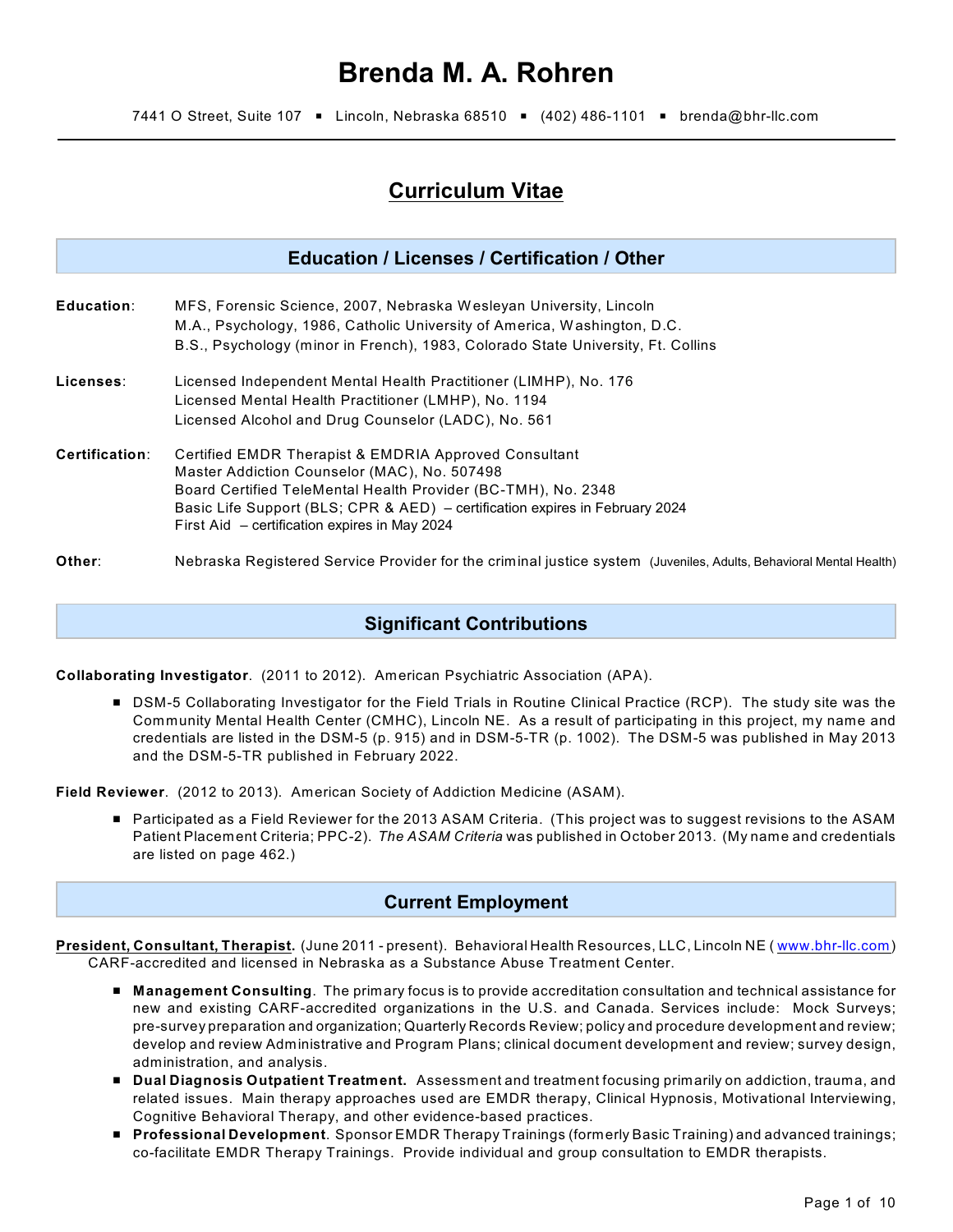**Admin & Program Surveyor**. (January 2009 - present). Commission on Accreditation of Rehabilitation Facilities (CARF) International, Tucson, AZ.

- Using a consultative (vs. inspective) approach, evaluate organizations for conformance to CARF standards. (Determine the agency's strengths and areas of excellence as well as make recommendations and consultations when appropriate.
- Obtain information to determine conformance to standards by using the following methods: management, staff, and client interviews; direct observation; review of agency documents such as policies and procedures; and chart review of at least five charts per program surveyed.
- In conjunction with the survey team, write an accreditation report that includes strengths, areas of excellence, recommendations, consultations, and an accreditation recommendation.
- **E** Participate in orientation and exit interviews with agency stakeholders.
- National travel at least three times per year to conduct on-site surveys.
- Complete at least 12 hours of CARF CEUs per year and attend regional trainings.
- Serve as Admin and Program Surveyors for Behavioral Health (BH) and Children/Youth Services (CYS) field categories surveyed include: Alcohol and Other Drugs; Mental Health; Psychosocial Rehabilitation; Integrated AOD/MH. Program areas surveyed include: Assessment and Referral; Case Management; Crisis Information Call Centers; Crisis Intervention; Crisis Stabilization; Day Treatment; Detoxification; Drug Court Treatment; Inpatient Treatment; Integrated Behavioral Health Primary Care; Intensive Outpatient Treatment; Outpatient Treatment; Partial Hospitalization; Prevention/Diversion; Residential Treatment. Specific populations surveyed include: children and adolescents; adults; criminal justice; and juvenile justice. Application of CARF standards also include for nonviolent practices (i.e., seclusion and restraint).

# **Previous Employment**

**Mental Health & Substance Abuse Therapist**. (August 2004 - April 2013). Community Mental Health Center, Lincoln, NE CARF accredited (Outpatient Services 2004 - 2008; Emergency Services 2008 - 2013)

- **Internal CARF consultant for accreditation readiness. Completed in-depth review of policies and procedures,** administrative and program plans, training of staff. Developed, implemented, and analyzed an employee satisfaction survey.
- Diagnose DSM-5 disorders and provide mental health and substance abuse treatment (i.e., individual, group, and family therapy; case management services; crisis intervention; development and implementation of treatment plans; charting; documentation; consultation to staff; and referrals and discharge planning).
- Conduct substance abuse evaluations and Pre-Treatment Assessments (PTAs).
- Substance abuse consult sessions for screening and referral for non-CMHC clients.
- **Developed and coordinated the Dual Diagnosis Outpatient program and Stages of Change program.**
- **Provide testimony to the Mental Health Board regarding patients placed on outpatient commitments.**
- **Provide substance abuse services to convicted sex offenders (evaluations and outpatient treatment).**
- Respond to crisis line calls and "walk-in" clients; record calls on contact sheets; assess suicidal and homicidal risk; provide crisis intervention to callers; provide referrals; screen and approve new clients; schedule intake for services.
- Coordinate emergency intervention with law enforcement, the Crisis Center, and the Mental Health Triage unit at ByranLGH Medical Center W est.
- Supervise graduate (i.e., master's level) student interns from the University of Nebraska-Lincoln(UNL).
- Coordinate and manage the waiting list for outpatient therapy.
- CMHC representative on the leadership committee for a three-year federal grant from the Office of Violence Against W omen (OVW) of the U.S. Department of Justice. (September 2008 to April 2010.) The name for the Nebraska Collaboration is the Open Door Initiative. Technical assistance is provided by the Vera Institute of Justice. Other partner agencies are: Friendship Home (fiscal agent); CenterPointe; St. Monica's; and Voices of Hope. Responsibilities include: attending weekly meetings (locations rotate among partner agencies); attend several local collaboration retreats per year conducted by Vera and OVW staff; participate in biannual national all-site meetings; write draft sections of collaboration documents; develop and co-author the deliverable products (i.e., the Collaboration Charter, Needs Assessment Plan, and Strategic Plan).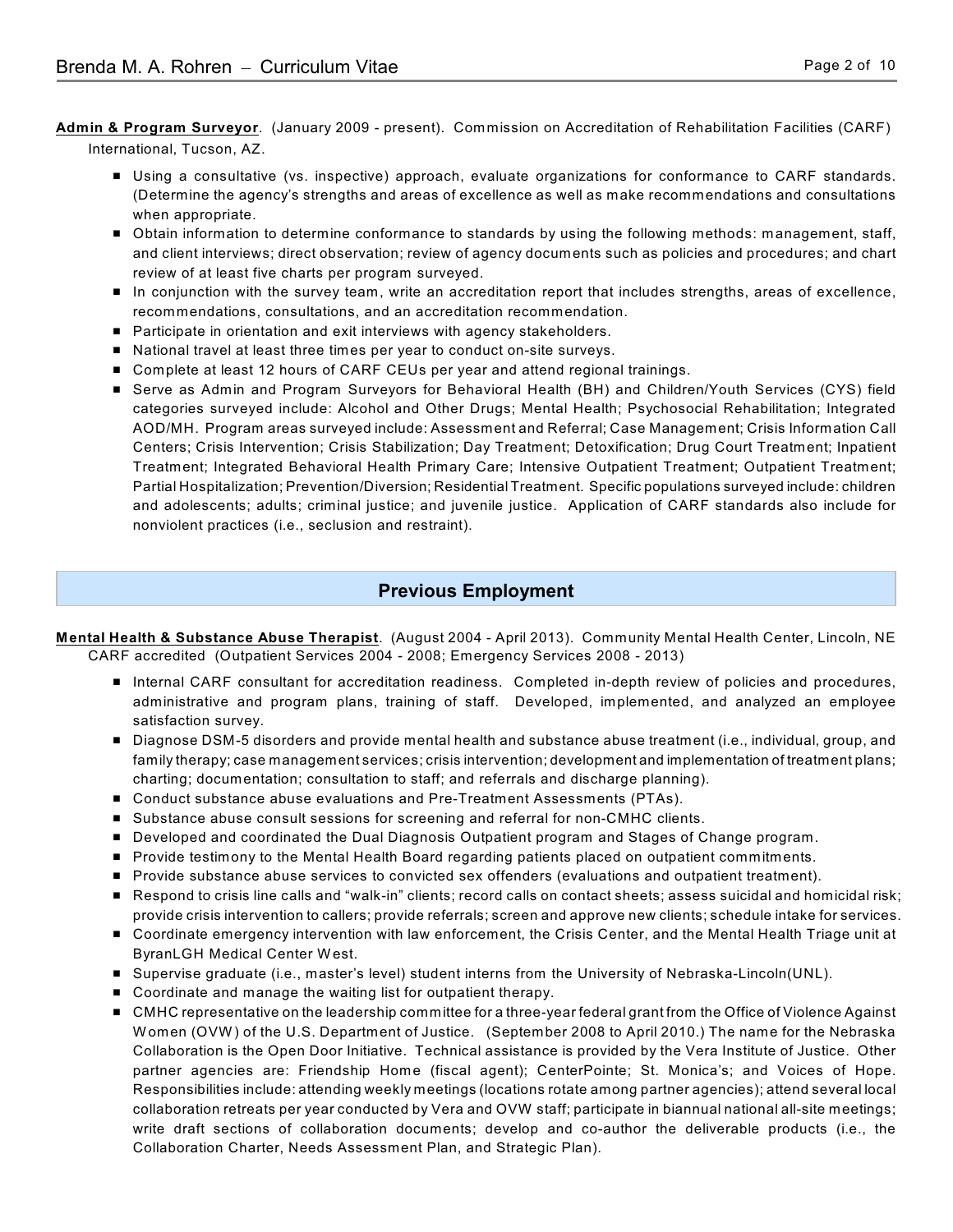**Substance Abuse Counselor**. (May 2002 - July 2008). Independence Center (BryanLGH Medical Center W est), Lincoln, NE – JCAHO accredited (Completed 300-hour internship for CPADAC from March - May 2002.)

- Employed full-time primarily in the evening Intensive Outpatient Program (IOP), women's Continuing Care, and Codependency Outpatient programs; worked with patients in the residential, day treatment programs, and other outpatient programs. (On-call status from September 2004 to July 2008.)
- **Provided direct service: individual, group, and family therapy for youth and adults who experience problems related** to chemical dependency and mental health. Over 50% of the clients were dually diagnosed. At least 50% of clients were involved in the criminal justice system. Other services included: case management; crisis intervention; development and implementation of treatment plans; charting and documentation; and referrals and discharge planning.
- **E** Developed the Codependency Outpatient program.
- Conducted substance abuse and mental health evaluations.
- Also conducted educational lectures for patients and nursing students, conducted all admissions for adult IOP and women's Continuing Care programs, and coordinated benefits with managed care and insurance companies; provided treatment for DOT referrals from the approved SAP (EAP counselor).
- Supervised master's level interns and volunteers.

**Adjunct Faculty**. (December 1990 - June 2008). Southeast Community College (SCC), Human Services Dept., Lincoln NE

- **Developed and implemented course curriculum for college-level students; established lesson objectives;** coordinated panel discussions and guest lectures; evaluated student progress; developed exams and other assignments; completed and submitted required reports; employed effective and appropriate use of materials, media and other educational aids. (A listing of courses taught is available upon request.)
- Supervision of SCC clinical students.
- **E** Developed the Counseling Program for the Human Services Department; on-site supervisor for masters-level counselors (student interns) from Doane College. (January 2000 - August 2002)

**Mental Health Therapist**. (September 2004 - October 2007). Counseling Center (BryanLGH Medical Center W est), Lincoln,

- NE JCAHO accredited
	- Facilitated the Men's Domestic Abuse groups using the Duluth Model.
	- Conducted client intakes as needed in absence of program coordinator.
	- Other services included: case management; crisis intervention; assessing suicidal/homicidal ideation; charting and documentation; and referrals.
- **Assistant Coordinator / Coordinator**. (January September 2005). Lancaster County Behavioral Health Coalition / Screening, Brief Intervention, & Referral Committee (Community Services Initiative Project; CSIP), Lincoln, NE – a

contract position with the Lincoln Council on Alcoholism & Drugs (LCAD)

**EXECTS ARESPONSIBILITIES** included: schedule and chair meetings; develop agendas; transcribe and distribute minutes; develop and maintain contact lists of members and others; conference planning; provide training for physicians, nurses, and other health care professionals in their offices; workshop organizer and presenter.

**Substance Abuse Evaluator**. (January - May 2005). Lancaster County Crisis Center (Community Mental Health Center), Lincoln, NE – CARF accredited

**Provided substance abuse evaluations for individuals who were admitted on Emergency Protective Custody (EPC)** by law enforcement.

**Counselor**. (April 1996 - August 2002). Rape/Spouse Abuse Crisis Center (RSACC), Lincoln, NE [now called Voices of Hope]

- **E** Lead facilitator for weekly evening Sexual Trauma Support Group; provided crisis intervention, individual counseling, and referral; supervised master's level interns from UNL and Doane College.
- **E** Developed the Case Management program (June September, 2001).
- Facilitator for Being Better Parents, a weekly, 8-week educational/support session for women who experience domestic violence. (January - October, 1999).
- # Developed and presented "Partners of Sexual Trauma Survivors" workshop in conjunction with supervisor **(**January 18, 1997).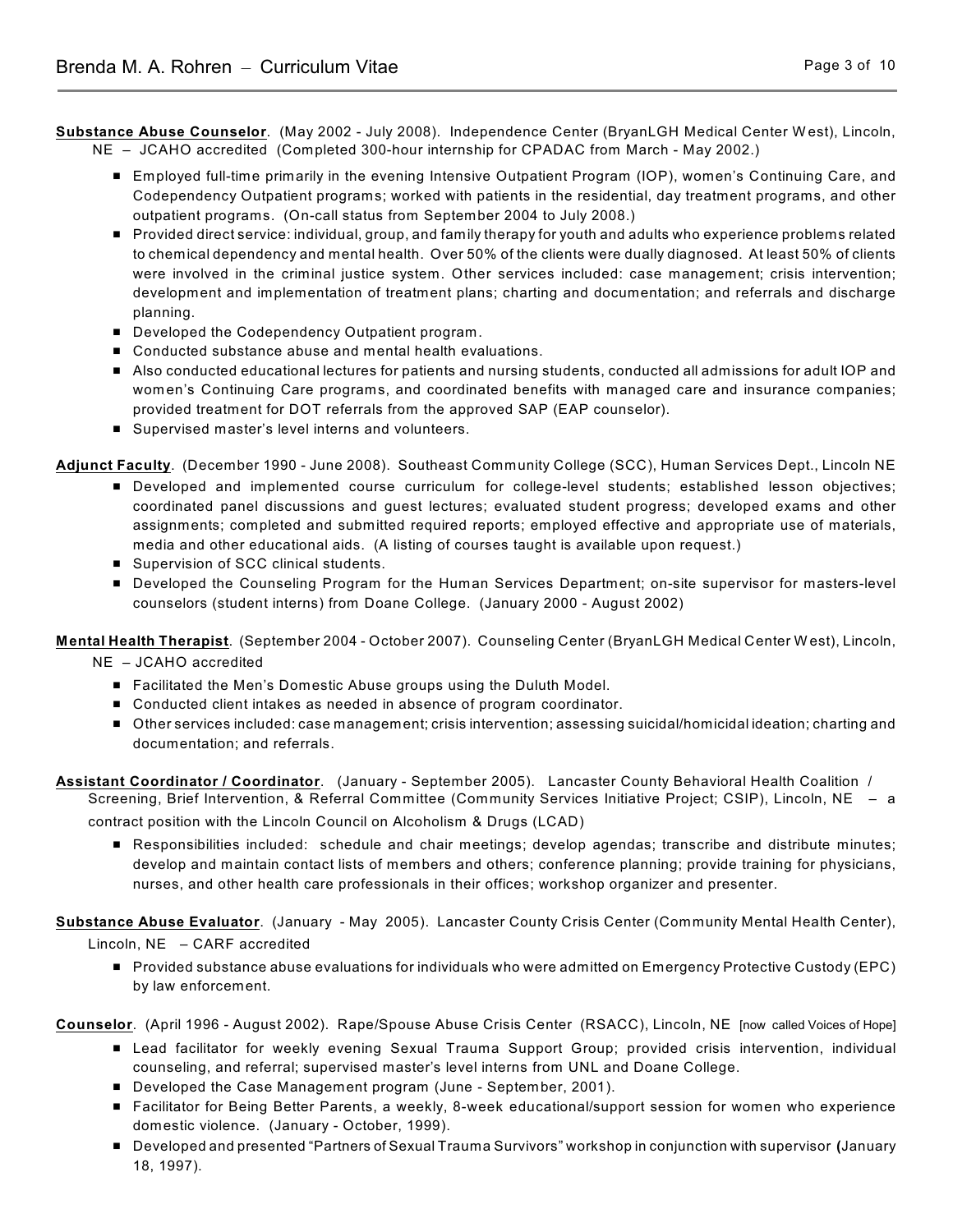**Adjunct Faculty**. (August 1994 - April 2001). College of St. Mary (CSM), Dept. of Psychology, Lincoln NE

- Developed and implemented college-level course curriculum; established lesson objectives; coordinated panel discussions and guest lectures; evaluated student progress; developed exams and other assignments; completed and submitted required reports; employed effective and appropriate use of materials, media and other educational aids. (A listing of courses taught is available upon request.)
- **Mental Health Therapist**. (October 1993 April 1995). AltaCare, Lincoln NE (formerly Lincoln Day Treatment Center, a subsidiary of Rivendell Psychiatric Center) – JCAHO accredited
	- **Individual and group therapy for youth who experience behavioral disorders and adults; implementation of treatment** plans; charting; and documentation.

**Assessment & Referral Specialist**. (January 1993 - January 1995). Assessment & Referral Department, Rivendell Psychiatric Center, Seward NE – JCAHO accredited

**EXTENCTION INTERVIEW ASSESSMENTS FOR YOUTH AND THE STRUCT INTERVIET CONTERVIET SETABLE STATES IN SETABLE STATES** treatment; case management; crisis intervention; charting; and documentation.

**Program Supervisor**. (June 1989 - June 1991). Mental Health Services, Lincoln General Hospital (LGH), Lincoln NE – JCAHO accredited [This organization is now known as BryanLGH Medical Center W est]

- **Adult Psychiatric Program** Supervised the inpatient, partial hospitalization, and support group services; supervised two bachelor-level counselors and a certified recreation therapist; management and supervisory responsibilities (described on page 6). Also provided direct service: individual and group therapy; case management; crisis intervention; development and implementation of treatment plans; emergency (pre-screening) evaluations for inpatient treatment; hospital discharge planning.
- **Eating Disorders Program** Developed and supervised the outpatient program; supervised two masters-level therapists, a nurse, and a secretary; management and supervisory responsibilities (described on page 6). Also provided direct service: individual and group therapy; case management; crisis intervention; emergency (prescreening) evaluations for inpatient treatment; hospital discharge planning; and charting and documentation.
- # **Child & Adolescent Psychiatric Services** (formerly known as the Behavioral Medicine Unit) Supervised the inpatient, partial hospitalization, and support group services; supervised six masters-level counselors and a certified recreation therapist; provided individual, family, and group therapy; management and supervisory responsibilities (described on page 6). Also provided other direct service: case management; crisis intervention; development and implementation of treatment plans; emergency (pre-screening) evaluations for inpatient treatment; hospital discharge planning; and charting and documentation.

**Research Associate**. (October 1988 - June 1989). Division of Mental Health and Behavioral Medicine, Institute of Medicine, National Academy of Sciences, W ashington, D.C.

- **E** Compilation of data with fast, accurate analysis of results; index and maintenance of collected data from publications, scholars and consultants; and collection of information from government and academic centers to include the National Institute of Mental Health (NIMH) and Library of Congress.
- **Case Management Supervisor / Mental Health Therapist**. (May October 1988). Community Support Services Division, Rappahannock Area Community Services Board (RACSB), Fredericksburg VA (Service areas included satellite offices in Stafford, Spotslyvania, Caroline, and King George counties.) – CARF accredited
	- Supervised case management, outpatient, and support group services; supervised three masters-level therapists; management and supervisory responsibilities (described on page 6).
	- Individual and family therapy for adults diagnosed with mental illnesses and dual diagnoses; case management; crisis intervention; development and implementation of treatment plans; emergency (pre-screening) evaluations for inpatient treatment; hospital discharge planning; and charting and documentation.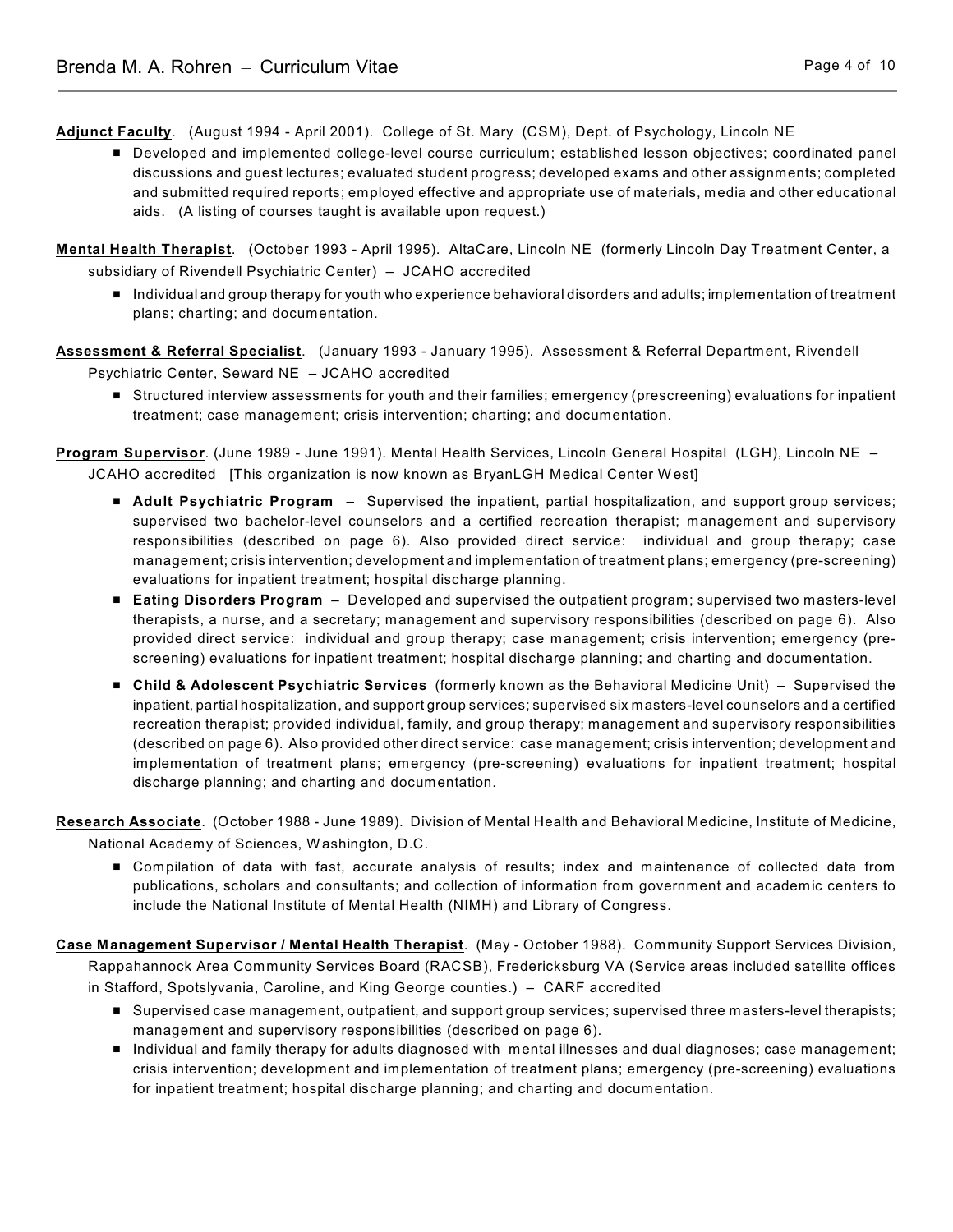#### **Mental Health Therapist / Senior Case Manager**. (December 1986 - May 1988). Community Support Services Division,

Rappahannock Area Community Services Board, Fredericksburg and Stafford, Virginia – CARF accredited

■ Individual and family therapy for adults diagnosed with mental illnesses and dual diagnoses; case management; crisis intervention; development and implementation of treatment plans; emergency (pre-screening) evaluations for inpatient treatment; hospital discharge planning; and charting and documentation.

**United States Navy**. (December 1981 - August 1986; honorable discharge).

- # **Surface Warfare Division, Chief of Naval Operations**, the Pentagon, W ashington, D.C. (August 1984 August 1986). Responsibilities included: Administrative Assistant; Assistant Security Manager; and Equal Employment Opportunity Representative (EEO).
	- ¸ **Held Top Secret security clearance**
- Naval Military Personnel Command, Navy Annex, Washington, D.C. (April 1982 July 1984). Responsibilities included: Voting Assistance Officer; and Class "A" School Rating Assignment Petty Officer. Authored staff training manuals (e.g., "NMPC-42 Class 'A' School Assignments Detailer's Manual") and consultant to SYSCON Corporation.

**Preload Supervisor**. (May - December 1981). United Parcel Service, Ft. Collins CO (preloader from August 1980 to May 1981, then promoted to supervisor).

- $\blacksquare$  hiring, orientation, and termination of staff;
- **Deading packages weight up to 50 pounds in a predetermined order into delivery trucks**
- unloading packages weighing up to 50 pounds from semi trucks
- $\Rightarrow$  I also held various other full-time and part-time positions from 1977 through 1983 to finance my undergraduate and graduate education.

# **Additional Consulting Experience**

**Computer Consultant**. (August 1983 - April 1984). SYSCON Corp., W ashington, D.C.

- **E** Developed computer screens for on-line use
- Co-authored first draft of computer user's manual (SYSCON's "SPIRIT" project)
- Authored second draft of same user's manual (163 pages) and prepared the manual for on-line use

 $\Rightarrow$  This was a temporary duty assignment during military service. I was awarded the Navy Achievement Medal for this effort.

### **Grant Writing, Review, Administration, and Implementation**

**Office of Violence Against Women (U.S. Department of Justice)**. 2008 Education, Training, and Enhanced Services to End Violence Against and Abuse of Women with Disabilities; Grant No. 2008-FW -AX-K009. (October 2008 - April 2010). Community Mental Health Center; Lincoln, Nebraska

- Served as the representative from the Community Mental Health Center on the leadership committee. This project was a cooperative grant awarded for three years to the following agencies: Community Mental Health Center; CenterPointe; St. Monica's Behavioral Health Services; Voices of Hope; and Friendship Home (fiscal agent).
- The name of the collaboration is the Open Door Initiative. The target population is women in Lancaster County, Nebraska who are 19 and older and are survivors of domestic violence with mental health concerns who may also experience substance use issues.
- Expected outcomes (deliverable products) include: Collaboration Charter; Needs Assessment Proposal and Final Report; and 5-Year Strategic Plan (that promotes sustainable systems change).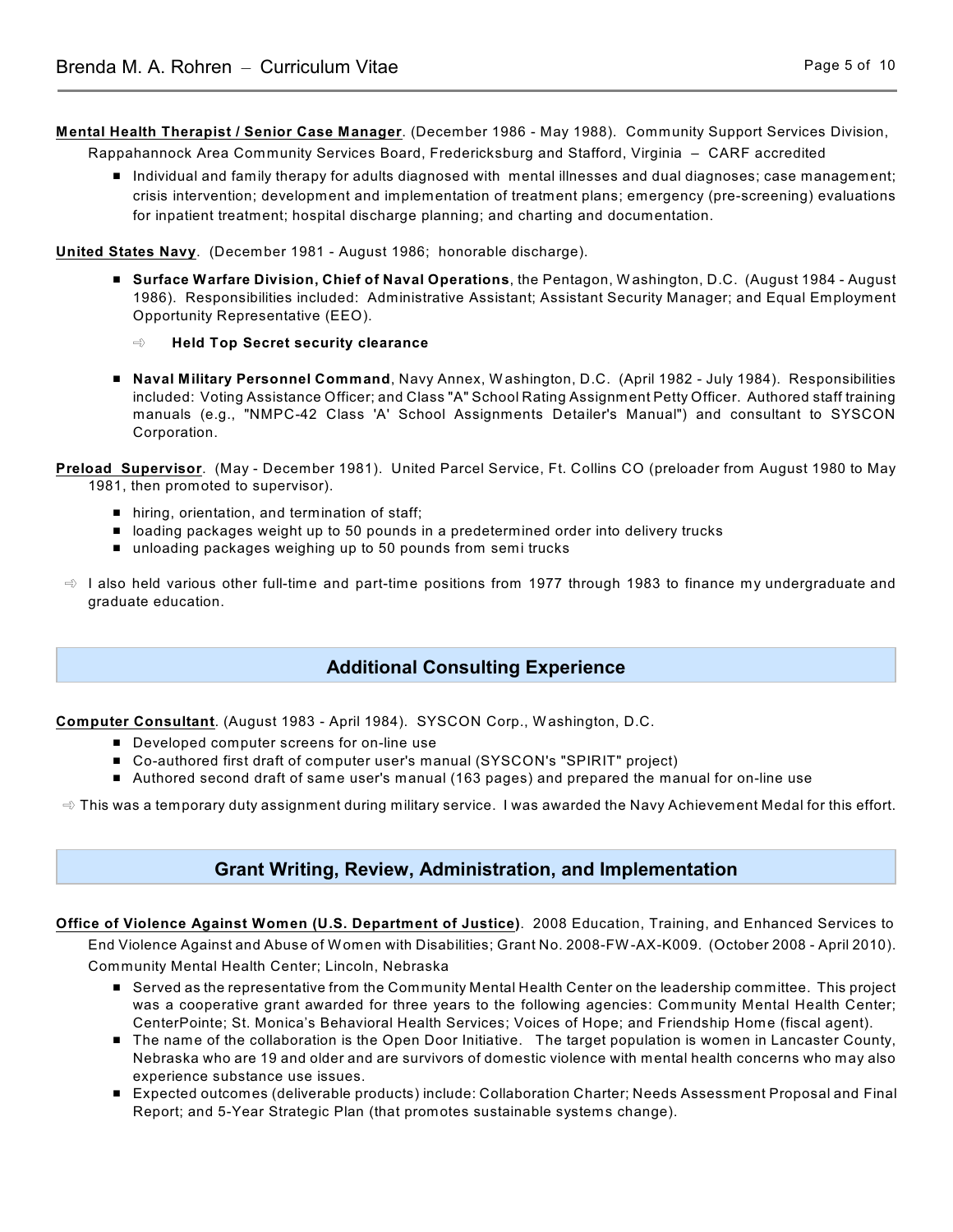#### **Nebraska Wesleyan University**. (April 2007 - April 2008). Lincoln, Nebraska

- A final research project for the Master of Forensic Science degree at Nebraska Wesleyan University focused on the correlation of substance abuse, domestic abuse, and criminal history.
- I was awarded a grant from the Student-Faculty Collaborative Research Fund at Nebraska Wesleyan University. Another MFS student co-authored the grant proposal; I was the main grant writer and coordinator of the grant. The grant was awarded on April 10, 2007 and was approved to cover the cost of testing instruments: Substance Abuse Subtle Screening Inventory (SASSI-3); and the Domestic Violence Inventory (DVI). Responsibilities also included: administering the grant; writing the final grant report; and providing formal presentations about the research.

#### **Nebraska Department of Health**. (April - May 1992). Lincoln, Nebraska

■ Appointed by Dr. Mark Horton, Director of Health to serve as a member of the Maternal and Child Health Grant Review Committee for fiscal year 1993. The primary responsibilities were to review grant applications and make recommendations concerning which projects best met the needs of Nebraska's women and children. The coordinators of the committee were Dr. David Schor, Director of the Maternal and Child Health Division and Charlotte Marthaler, Grants Administrator.

#### **Community Child Abuse Prevention Council (CCAPC)**. (1991-1992). Lincoln, Nebraska

■ As a member of the Grant Review Committee, the primary responsibilities were to review grant applications and make recommendations concerning which projects best met the needs of CCAPC and related organizations.

#### **Colorado State University**. (1980). Fort Collins, Colorado

■ As a member of the Associated Students of Colorado State University (ASCSU) Finance Commission, responsibilities included reviewing grant applications and make recommendations concerning which projects best met the needs of the university and related student organizations.

### **Internships**

#### **Juvenile Drug Court (JDC) of Lancaster County**. (June 6 - August 15, 2007). Lincoln, Nebraska

- Completed a 45-hour internship required to fulfill graduation requirements for the Master of Forensic Science (MFS) program at Nebraska W esleyan University. The on-site supervisor was Nancy Pennell, LADC; she is the JDC counselor at the Independence Center in Lincoln, Nebraska.
- Responsibilities included observing JDC court proceedings, interacting with JDC team members, attending a JDC staff retreat, and attending several staffings held in the JDC office as well as courtroom. I was also educated about Moral Reconation Therapy (MRT) and participated in several MRT groups lead by the JDC counselor and JDC Coordinator.

#### **Jackson County Medical Examiner's Office**. (June 3 -11, 2006). Kansas City, Missouri

- Completed a 90-hour internship. The internship was required to fulfill the first year requirements for the Master of Forensic Science (MFS) program at Nebraska W esleyan University. The on-site supervisor was Chief Investigator Ron Brasfield.
- **E** During the internship, I had the opportunity to observe 11 autopsies and to attend 11 crime scenes with the investigators. Both of these activities involved interacting with local and state law enforcement, as well as cororners and medical personnel (to include pathologists). The manners of death for these cases were: homicide, suicide, natural, accidental, and undetermined.
- Other responsibilities included: observed and participated in four external exams; assisted the forensic ondontologist on two occasions with x-rays for a positive ID of skeletal remains; observed 15 KCPD crime scene officers in training practice fingerprinting a corpse; observed a transplant surgical team harvest skin, corneas, and other tissue; toured the Histology Lab at Truman Medical Center; and toured the KCPD fingerprint lab.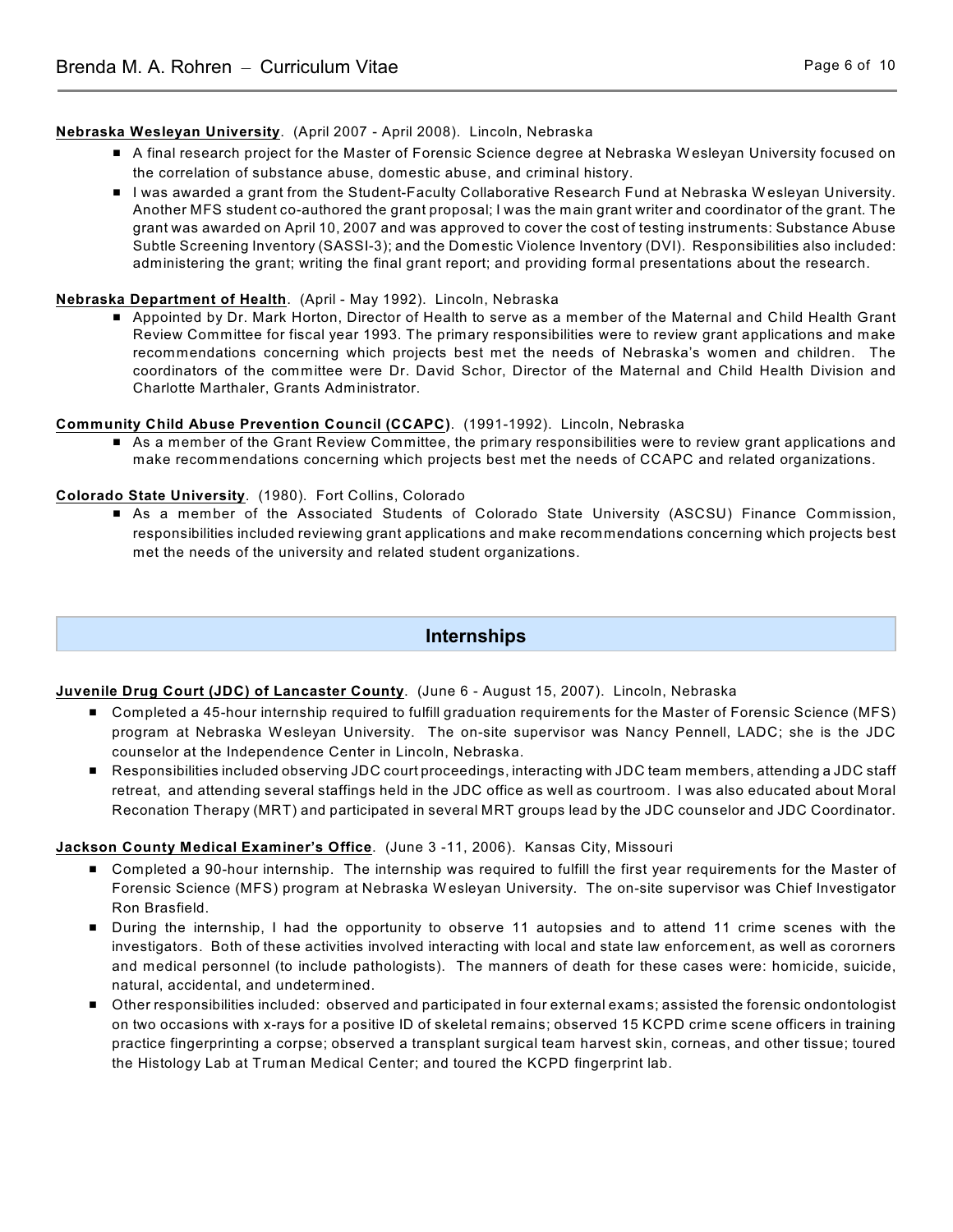ŗ

**Independence Center**. (BryanLGH Medical Center W est; March - May, 2002). Lincoln, Nebraska

- Completed a 300-hour internship to fulfill requirements for status as a Certified Provisional Alcohol and Drug Counselor (CPADAC). The main on-site supervisor was Bray Shay, M.A., PLMHP, CADAC. Other supervisors included: B.J. Brittenham, B.S., RN, M.A., CADAC (Youth Case Coordinator); Terri Shoop, LMHP, CADAC (Clinical Director); and Twilia Yost, CADAC (Family Care Counselor).
- Primarily assigned to work in the Youth Short-Term Residential program; the secondary position was in the Family Care program. Responsibilities included individual, group, and family therapy as well as related record-keeping and coordination with referral sources and involved professionals.

# **Related Skills and Experience**

**Clinical**. Individual, family, and group therapy. Therapeutic approaches primarily include: EMDR therapy; REBT; Reality therapy; Transactional Analysis; Existential; and Family Systems. Provide ongoing clinical consultation to program and ancillary staff.

**Areas of specialization include**: addictions; dual diagnosis; sexual and other trauma; PTSD; domestic violence (victims and offenders); mental illness; eating disorders; self-injurious behaviors; and codependency.

- **Management**. Selected and supervised students, interns, and paid employees. Responsibilities have included: hiring, orientation and inservice training; counseling of staff; disciplinary action and termination; liaison with local, state and federal organizations; preparation of monthly statistics and annual program objectives; all phases of program development and implementation; public speaking; budget preparation; update and development of job descriptions and performance standards; coordinate and chair multidisciplinary treatment team meetings; develop and maintain quality assurance programs; marketing and public relations; development and implementation of policies and procedures; completion of program, physician and staff surveys; and periodic formal review of all programs. In addition, served on several hospital committees at Lincoln General Hospital (to include the Grievance Committee). Also developed staff training manuals codependency.
- **Administrative**. Typing (77-90 wpm); word processing (Word, WordPerfect, Wordstar, Xerox-860, Multimate); Ventura Desktop Publisher; Excel, Lotus, and QuatroPro spreadsheets; SmartDraw 7; various xerox, ditto and telecopy machines; duties of office manager (ordering supplies, etc.); bookkeeping; receptionist; cashier; some keypunch; travel arrangements.

# **Professional & Civic Organizations – Current Membership**

- **International Society for the Study of Dissociation and Trauma (ISSDT; Full Member; 2017 to present)**
- EMDR International Association (EMDRIA; full member; 2010 present)
	- Board of Directors (January 2014 2016); served on several Committees; Secretary in 2015
	- Membership Committee (October 2010 December 2013; Chair, 2012-2013)
	- Public Practice and Diversity Subcommittee (October 2010 December 2013; Chair, 2012-2013)
	- Veteran's Task Force (2016-2017)
	- Regional Network Task Group (2-18 present)
	- Regional Coordinator, Southeast Nebraska EMDRIA Regional Network (January 2015 present)
- American Society of Clinical Hypnosis (ASCH; Associate Member; June 2020 to present)
- Nebraska Association of Behavioral Health Associations (NABHO; February 2017 October 2018)
- Family Violence Council Board of Directors (March 2014 October 2018)
	- Secretary (November 2016 to October 2018)
- **U** Justice Behavioral Health Committee (JBHC; 2008 present)
	- JBHC Provider Subcommittee (2008 present; Co-Chair 2010 2013)
- National Association for Alcohol and Drug Abuse Counselors (NAADAC; 2002 present)
	- Nebraska NAADAC Board of Directors (Secretary, 2012-2013)
- American Psychological Association (APA; Associate Member; 1989 present)
- Nebraska Psychological Association (NPA; Affiliate Member; 1990 present)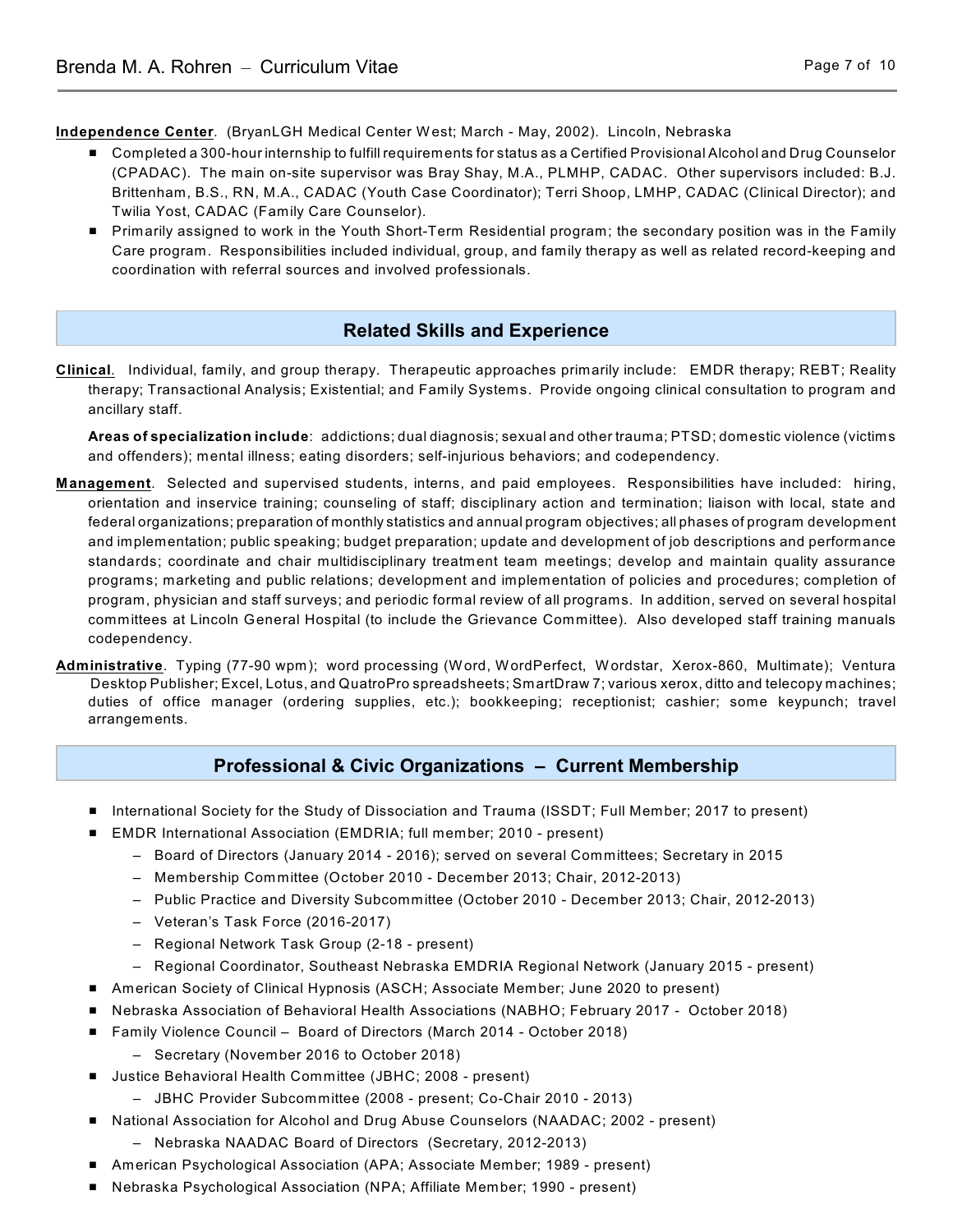- American Counseling Association (ACA; 2002 present)
- Nebraska Counseling Association (NCA; 1997 present)
- National Alliance for the Mentally III (NAMI; Associate Member; 1989 present)
- National Alliance for the Mentally III of Lincoln (NAMI-Lincoln; 1992 present) – Editor of the newsletter, *HOPE* (1993-2002)
- Nebraska Domestic Violence and Sexual Assault Coalition (NDVSAC; 1990 present)
- American Legion (1992 present)

# **Contributions to Publications**

- Institute of Medicine. (1989). Research on children and adolescents with mental, behavioral and developmental *disorders: Mobilizing a national initiative*. A report of a Study by the Committee of the Institute of Medicine, Division of Mental Health and Behavioral Medicine. Washington, D.C.: National Academy Press.
- $\Rightarrow$  Held position of Research Associate for this study.

# **Publications**

- Rohren, B., & Scott, L. (2008). Substance abuse, domestic abuse, and criminal history: Identifying a need for a coordinated intervention [Part 2]. *The Correctional Psychologist*, *40*(2), 4-5.
- Rohren, B., & Scott, L. (2007). Correlation of substance abuse, domestic abuse, and criminal history: Identifying a need for a coordinated intervention [Part 1]. *The Correctional Psychologist, 39(*3), 8-10.
- **\*** # Rohren, B. (2006, Fall). Estimation of stature from foot and shoe length: Applications in forensic science. *Nebraska Chapter International Association for Identification newsletter.* Retrieved February 12, 2013, from <http://bit.ly/YUDQNG> (currently available on the NEIAI website at [www.neiai.org](http://www.neiai.org).
	- Rohren, B. (Ed.) (1993-2002). National Alliance for the Mentally III of Lincoln (NAMI-Lincoln) monthly newsletter,  *HOPE*.
	- Rohren, B. (1996, November-December). Why Psychology? *Psychology Teacher Network*,6(5), 11. [Book review]
	- Rohren, B. (1992). *Bottom line benefits: Building economic success through stronger families.* Lincoln, NE: Lincoln-Lancaster County Public/Private Partnership Task Force. \_\_\_\_\_\_\_\_\_\_\_\_\_\_\_\_\_\_\_\_\_\_\_\_\_\_\_\_\_\_\_\_\_\_\_\_\_\_\_\_\_\_\_\_\_\_\_\_\_\_\_\_\_\_\_\_\_\_\_\_\_\_\_\_\_\_\_\_\_\_\_\_\_\_\_\_\_\_\_\_\_\_\_\_\_
	- data from this report was included in the following publication (i.e., Chapter 10, pages 529-601 and 786): Triola, M. F. (2013). *Elementary Statistics for Excel* (5<sup>h</sup> Ed.). Glenview IL: Pearson Education Inc.

### **Television Appearances**

- # Kelly, B. (2007). *Murder House*. Lincoln, NE: NET Productions. Interviewed by Bill Kelly for a 60 minute documentary on the Master of Forensic Science (MFS) program at Nebraska W esleyan University. The documentary focused on the year-long Crime Scene House Practical course (FORSC 516). It was first telecast on November 8, 2007 and continues to be broadcast nationally. Refer to the website [www.netnebraska.org](http://netnebraska.org/basic-page/television/murder-house) for more information and to purchase a DVD of the show.
- September 4, 1992 Lincoln, NE: Channel 10/11 Interviewed by Brad Penner (Channel 10/11) for 30 min. segment on child abuse.
- October 11, 1990 Interviewed by Scott Pope for the 5:00 p.m. news on KRUN television. Topics of discussion were Mental Illness Awareness W eek-1990 and related issues.
- October 4, 1990 Appeared on evening news during the signing of the Governor's Proclamation for Mental Illness Awareness W eek-1990.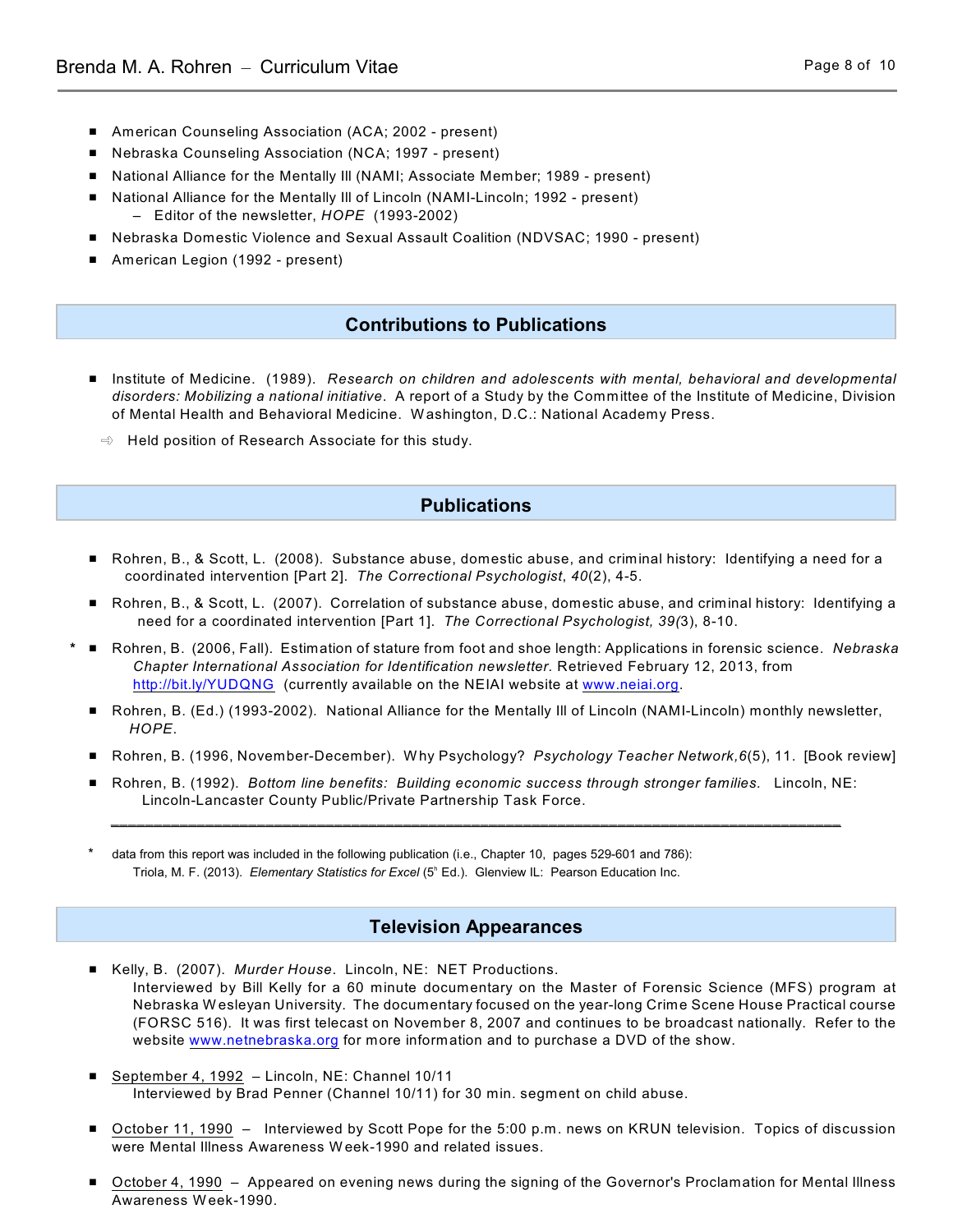# **Military Honors & Awards**

- Good Conduct Medal (1985)
- **Joint Service Achievement Medal (1984)**
- Navy Achievement Medal (1984)
- **USN Accelerated Advancement to PN3 (1982)**
- USN "A" School "Honor Grad" (1982)
- Captain's Meritorious Mast (1982)
- **USN Basic Training "Honor Recruit" (1982)**

### **Civilian Honors & Awards**

- Who's Who of American Women (1991-1997. . .1999-2000 . . . 2005-2011)
- Who's Who in America (1998-1999. . . 2005-2014)
- Who's Who in American Education (2005-2008)
- Who's Who in Medicine and Healthcare (1996-2000 . . . 2006-2007, 2009-2012)
- Who's Who in the World (1993-1994, 2007-2009)
- Who's Who of Emerging Leaders in America (1993-1994)
- Who's Who in Science and Engineering (1992-1993)
- Who's Who in the Midwest (1992-1993, 2011-2016)
- Who's Who Among Young American Professionals (1992-1993)
- Who's Who Among Human Services Professionals (1992-1993)
- Two Thousand Notable American Women (1991-1994)
- Who's Who of Women Executives (1989-1990)
- Who's Who in U.S. Executives (1989)

# **Language Proficiency**

- **English** Excellent oral and written use of the English language.
- French Graduated with a minor in French from Colorado State University in 1983 (32 credits).
- **E** Italian Completed 10 credits of Italian at Colorado State University.
- **Spanish** Completed one semester study in high school.
- # **Special Testing**  Received a standard score of 122 on the Defense Language Aptitude Battery administered on May 17, 1983. (A standard score of 100 is considered extremely high.)

### **Professional Organizations – Past Membership**

- **E** International Association of Correctional and Forensic Psychology (IACFP; 2007 2010)
- **E** Nebraska Chapter of the International Association for Identification (NEIAI; 2007 2010)
- National Association for Female Executives (1988-1994)
- National Organization of Women (1989-1995)
- Mental Health Association of Nebraska (1991-1994)
- National Association for the Dually Diagnosed (1989-1990)
- # Virginia Psychological Association (Associate Member; 1989)